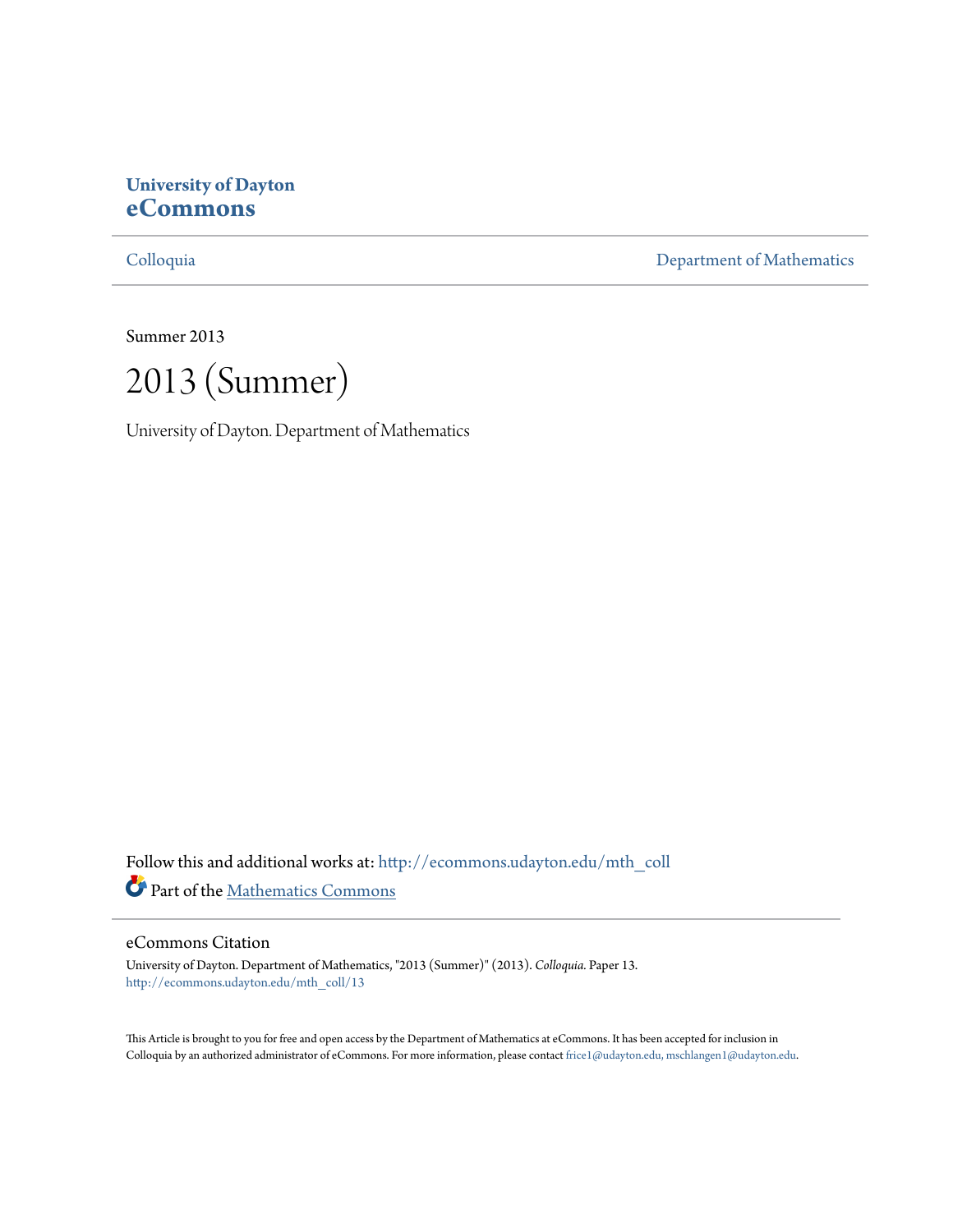#### **Abstracts of the Colloquium talks: Summer 2013**

| <b>Date</b>           | Speaker and Title                                                                                                                                                           | Time/Location      |
|-----------------------|-----------------------------------------------------------------------------------------------------------------------------------------------------------------------------|--------------------|
| Wednesday,<br>June 26 | Rana Alharbi and Tamader Alsalami, University of Dayton<br>Transfer Function Models for the Lydia Pinkham Sales and Advertising<br>Data                                     | 3:00 PM, SC<br>323 |
| Wednesday,<br>July 17 | Yuchen Zhou, University of Dayton<br>Pricing multi-asset American options with regime-switching by<br>exponential time differencing schemes                                 | 3:00 PM, SC<br>323 |
| Wednesday,<br>July 17 | Pei Xiao, University of Dayton<br>Numerical Solutions for Option Pricing in Regime-Switching Jump<br>Diffusion with Kou's Model                                             | 3:40 PM, SC<br>323 |
| Wednesday,<br>July 24 | Sindhura Sunkara, University of Dayton<br>Equity Analysis on the Banking and Financial Sectors in India                                                                     | 3:00 PM, SC<br>323 |
| Wednesday,<br>July 24 | Jizhe Zhang, University of Dayton<br>Contrarian and Momentum Strategies in the Chinese Stock Market:<br>1993 - 2012                                                         | 3:40 PM, SC<br>323 |
| Monday, July<br>29    | Jung Yu Liu, University of Dayton<br>Relationship between risk and cross-sectional stock return in China<br>market                                                          | 3:00 PM, SC<br>323 |
| Monday, July<br>29    | Wenzhe Chen, University of Dayton<br>State government public pension plans: How bad are they and how<br>do they affect state financing cost?                                | 3:40 PM, SC<br>323 |
| Wednesday,<br>July 31 | Shengqun Jiang, University of Dayton<br>Analysis of systemic risk measures and the challenges of the<br>measures                                                            | 3:00 PM, SC<br>323 |
| Wednesday,<br>July 31 | Chao Song, University of Dayton<br>A comparative analysis of effectiveness of KMV model and z-score<br>model in predicting corporate default: Empirical evidence from China | 3:40 PM, SC<br>323 |

# **Transfer Function Models for the Lydia Pinkham Sales and Advertising Data**

Rana Alharbi and Tamader Alsalami

**Abstract:** Transfer function models are multivariate time series models based on the Box‐Jenkins methodology. The concept of a "transfer function" is rooted in the theory that variability in the input variable(s) transfer over to variability in the output variable.

We will use transfer function models to investigate the lagged effects of advertising on sales using data for Lydia E. Pinkham's Vegetable Compound. We will build two transfer function models: A non‐seasonal model for the annual data from 1907 through 1960, and a seasonal model for the monthly data from January 1954 through June 1960.

# **Pricing Multi‐asset American Options with Regime‐Switching by Exponential Time Differencing Schemes**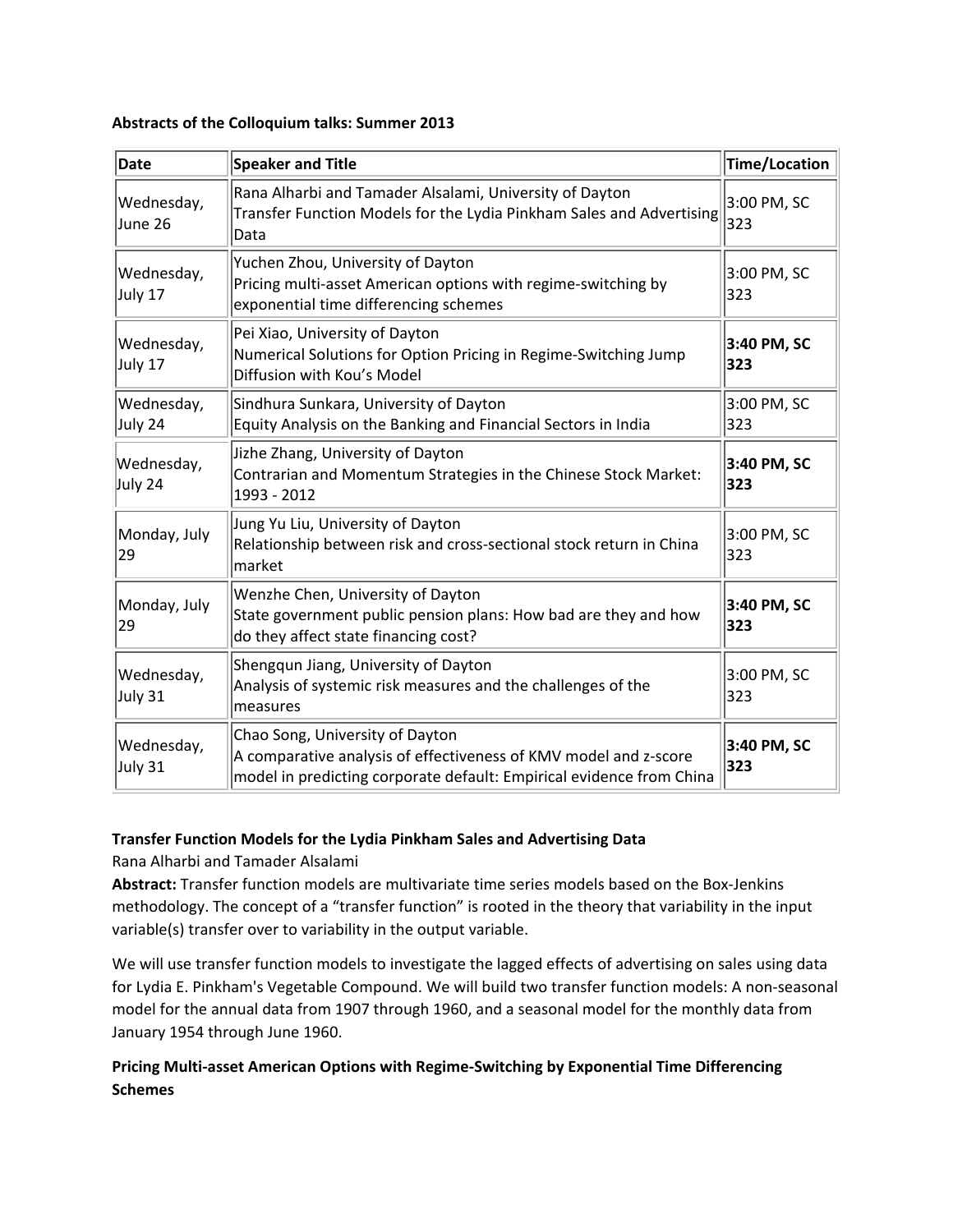#### Yuchen Zhou

Abstract: This paper is concerned with multi-asset American option pricing problems with regimeswitching. It is well known that multi‐asset American option prices can be modeled by higher dimensional generalizations of the original Black‐Scholes equation. Due to regime coupling, this problem gives rise to a class of complex PDE systems with free boundary conditions. We first apply the penalty method approach to convert the free boundary value PDE system to a system of PDEs over a fixed domain for the time and spatial variables. Then the exponential time differencing Crank‐Nicolson (ETDCN) method is employed to solve the resulting system. In the case of two uncorrelated underlying assets, we establish an upper bound condition for the time step size and prove that under this condition the option values generated by the ETD-CN scheme satisfy a discrete version of the positivity constraint. In addition, we numerically com‐ pare the ETD‐CN scheme with two other methods, namely the binomial tree method and the implicit penalty method. In the end of this paper, we numerically illustrate the second order convergence of the ETD-CN scheme without theoretical proof.

# **Numerical Solutions for Option Pricing in Regime‐Switching Jump Diffusion with Kou's Model** Pei Xiao

**Abstract:** Pricing European option under Kou's jump-diffusion model assumes that the price of underlying asset follows a geometrical Brownian motion with a drift and jumps whose size is log‐double‐ exponentially distributed. The price of a European option is given by a partial integro‐differential equation (PIDE). Regime‐Switching model is a model that constructs a system which takes into account for influence of macroeconomic factors on the behavior of individual asset prices. Regime‐Switching jump-diffusion model is given by a system of partial integro-differential equations (PIDE).

In this paper we first present a numerical scheme with stationary iteration to solve jump‐diffusion model with Kou's model, which have optimal computational cost. Then we solve out a complex system of partial integro‐differential equations (PIDEs) of parabolic type. The system is motivated by applications in finance where the solution of the system gives the price of European options in a regime‐ switching jump diffusion model with Kou's model. For Kou's jump-diffusion model, we use nonuniform grids on spatial discretization and implicit Rannacher scheme on time discretization. Numerical experiments confirm that the developed methods are very efficient as fairly accurate option prices can be computed in a few milliseconds on a PC.

When we combine regime-switching model with Kou's jump, the new algorithms present a more efficient way to calculate European option price because this new type considers different market signal variability.

# **Equity Analysis on Banking and Financial Sector in India**

#### Sindhura Sunkara

**Abstract:** The project is about doing analysis on stocks and suggesting the investor in making a decision to buy, sell or hold the stocks. The project consists of two types of analysis: i) Fundamental Analysis, ii) Technical Analysis. Fundamental analysis consists of economy analysis, industry analysis and company analysis. Economy analysis includes economic factors like GDP, inflation rates, interest rates, exchange rates. Industry analysis consists of analysis of industry and recent developments in the industry etc. Company analysis includes analyzing the company's ratios etc. Technical analysis mainly consists of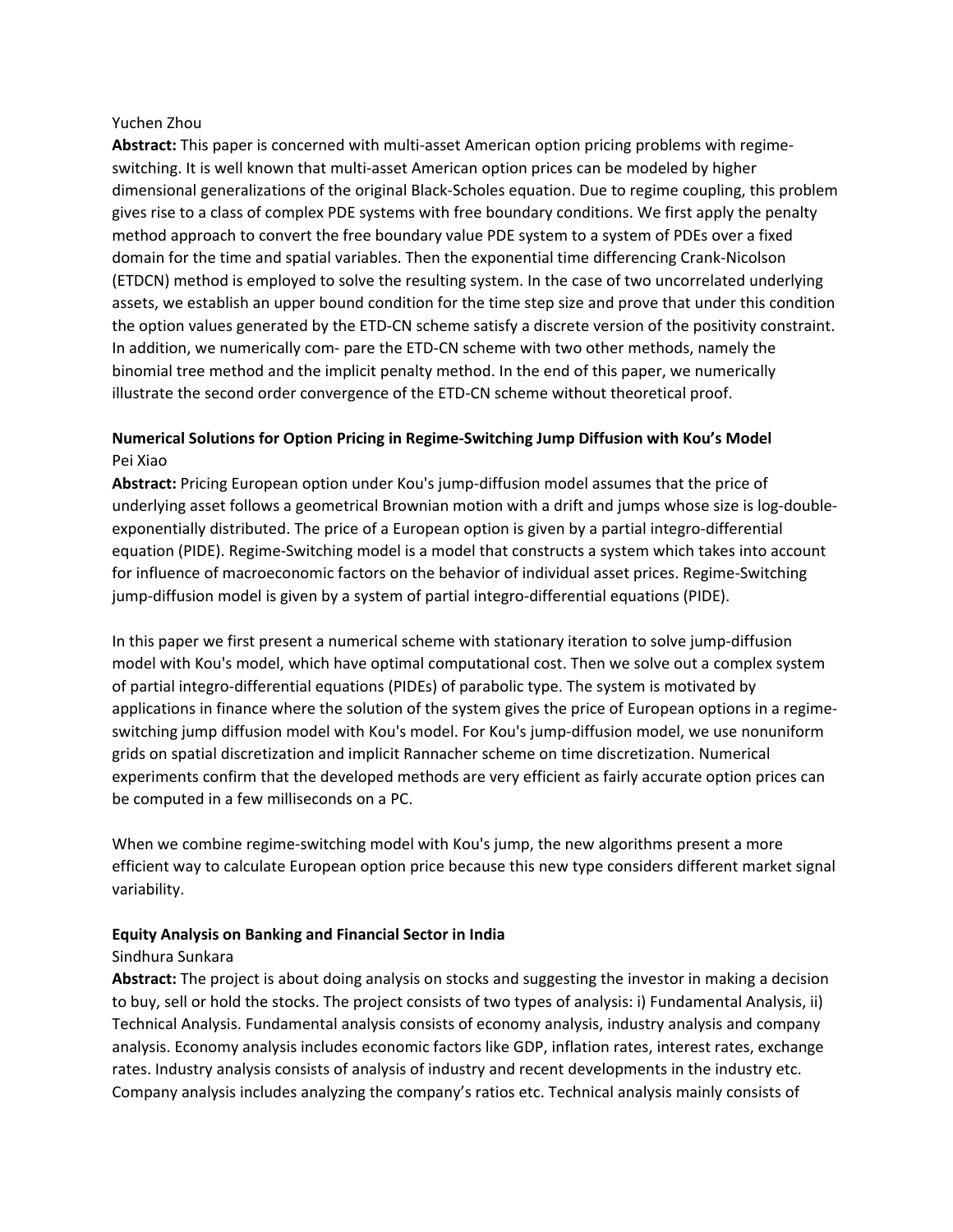charts, graphs etc. It takes the closing prices and plots the graphs. It is mainly used for short term purpose. Five banking and finance stocks are considered, namely, ICICI Bank, HDFC Bank, Axis Bank, Infrastructure Development Finance Company Ltd (IDFC Ltd), and Housing Development Finance Corporation Ltd. (HDFCL). The analysis is done on these five stocks to determine which one is better for investor. For each stock based upon the ratios recommendations as to which stock to buy are made. Some investors look for sales of a company, some may look for dividend payout ratio. It again depends on investor. Based upon the ratios an investor can choose which stock to invest. At the conclusion, recommendations are made to make the project work more meaningful and purposeful.

#### **Contrarian and Momentum Strategies in China Stock Market: 1993‐2012**

#### Jizhe Zhang

**Abstract:** This paper examines whether contrarian and momentum strategies generate abnormal profits in short-horizon and intermediate-horizon in Chinese stock market during 1993 to 2012. We find statistically significant abnormal profits for both the arbitrage investment strategies. Detailed analysis indicates that: (1) during the pre‐2000 period, significant contrarian profits exist in short‐term horizon and significant momentum profits emerge in intermediate-horizon; (2) during the post-2000 period, contrarian profits are observed for both short and intermediate‐horizon, momentum profits no long exist ; (3) in 2007, a typical bull market, almost all strategies generate significant contrarian profits ; and (4) in 2008, a typical bear market, all strategies yield significant contrarian profits.

#### **Relationship between risk and cross‐sectional stock return in China market**

#### Jung‐Yu Liu

Abstract: The paper is about investigating the relationship between risk and cross-sectional stock return in China market. First, we compare the traditional market risk measure, CAPM beta, with three downside risk measures, downside beta, expected shortfall and downside variance, by several regression models. Secondly, expending the one factor model to the Fama-French three factor model, which add two idiosyncratic risk factor into the regression (size factor and book to market ratio factor). Applying the China equity data, the test results show that downside risk measures perform better than traditional risk measures. Downside risk measures give the plausible explanatory power whether relative to mean or 0. Also, In the Fama‐French three factor model, idiosyncratic risk (size and book‐to‐market ratio) might be more relevant than systematic risk (market risk), suggesting diversification may not be effective in China.

# **State government public pension plans: How bad are they and how do they affect state financing cost?**

# Wenzhe Chen

**Abstract:** The 50 states across the U.S. are currently facing a big issue with their government‐sponsored pension plans. These plans, mostly defined benefit (DB) pension plans, are severely underfunded. The total funding gap, or the difference between pension assets and liabilities, is estimated to be \$843 billion as of March 2013 for 99 pension systems. The paper provides the first comprehensive study on the current state of the public pension plans in the US. We first rate all public pension plans based on their actuarial funding ratio, risky asset allocation, and other multiple variables using both a simple ranking and a PCA (principal component analysis) methods. A website is also created to provide our rating information, to help public employees/retirees understand their pension plans, and to raise the public